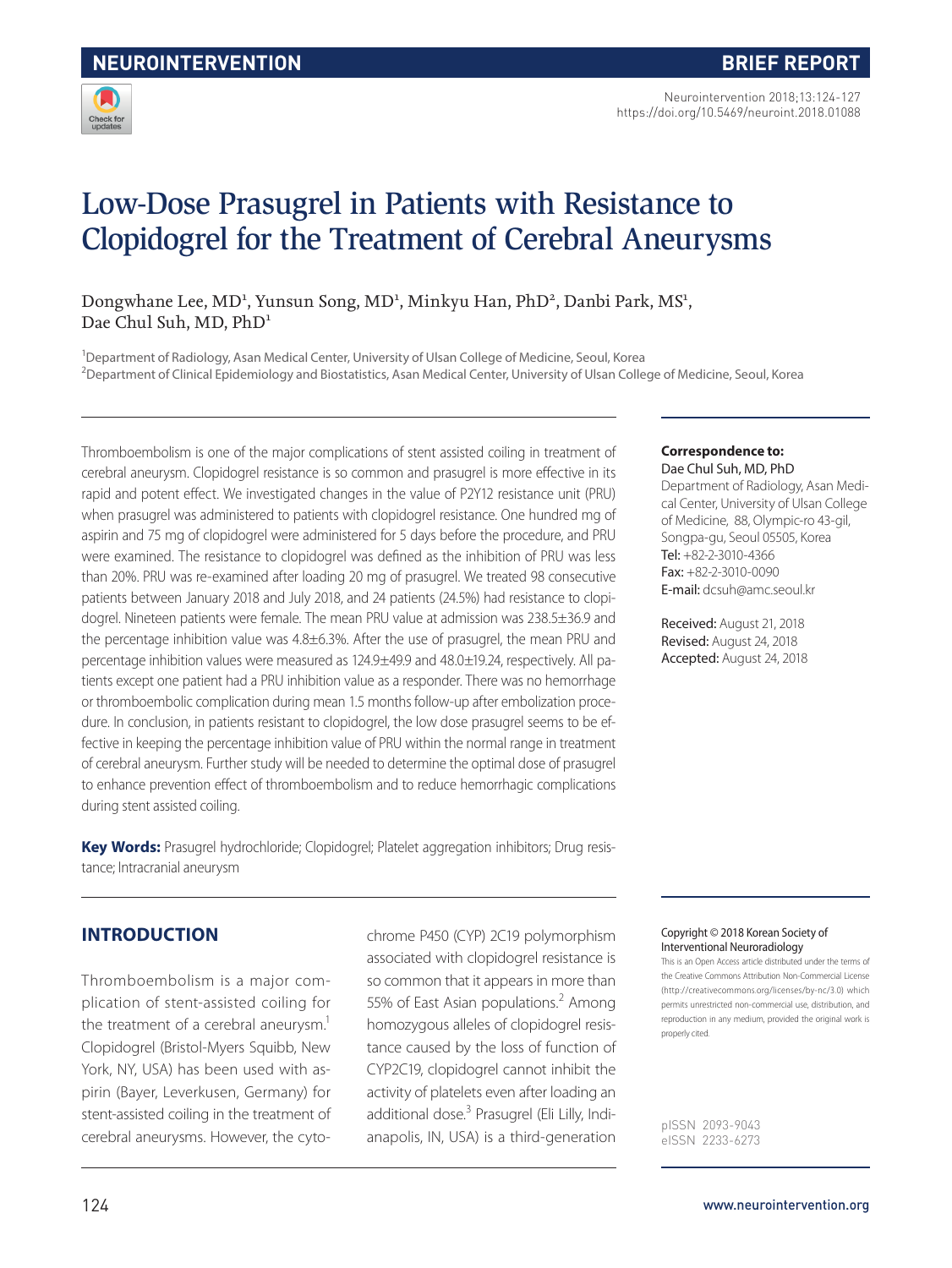orally-active P2Y12 inhibitor that is also converted to an active metabolite by the CYP system.<sup>4</sup> It is more effective than clopidogrel in its rapid onset of efficacy and potent inhibitory effect on platelet aggregation. There have been studies using prasugrel in the treatment of cerebral aneurysms with stent-assisted coils, but no studies have been performed on only patients with clopidogrel resistance.5-8 In addition, there is no definite guideline for patients with low-body weight, as in Koreans for whom prasugrel was not allowed, probably due to the risk of bleeding. Thus, we aimed to investigate changes in the value of P2Y12 resistance unit (PRU) when prasugrel was administered to patients with clopidogrel resistance.

#### **MATERIALS AND METHODS**

In the treatment of an intracranial aneurysm, from 6 days before the procedure, 100 mg of aspirin and 75 mg of clopidogrel were administered for 5 days. Aspirin reaction unit and PRU were examined at 11:00 A.M. the day before the procedure using the VerifyNow assay (Accumetrics, San Diego, CA, USA). PRU and percentage inhibition values were measured to evaluate platelet reactivity. The reactivity of platelet function to P2Y12 inhibitors was divided into three categories: "non-responder" (less than 10%), "hypo-responder" (10–20%), and responder (over 20%).<sup>9</sup> The resistance to clopidogrel was defined as an inhibition of PRU less than 20%. In this case, PRU was re-examined at 8:00 A.M. on the day of the procedure using 5 mg as a maintenance dose after loading 20 mg of prasugrel from the day before the procedure. Patients with a history of transient ischemic attack (TIA) or ischemic stroke were excluded.<sup>10</sup> We also collected information pertaining to patient demographics including height and body weight, risk factors, past medical history, and laboratory findings. Clinical follow-up was made after the embolization procedure.

## **RESULTS**

We treated 98 consecutive patients with an aneurysm between January 2018 and July 2018, and 24 patients (24.5%) had resistance to clopidogrel. The median age was 61 years, and 19 patients (79.1%) were female (Table 1). The median body weight and body mass index was 50.5 kg and 23.8 kg/m<sup>2</sup>, respectively. All aneurysms were unruptured. Four patients had two or more aneurysms. Thirteen patients (54.2%) had small (3–5 mm) aneurysms, and all aneurysms were confined to the anterior circulation. Intracranial stents were used in 18 patients (75.0%). The mean PRU value at admission was 238.5±36.9, and the percentage inhibition value was 4.8±6.3%. Thirteen patients (54.2%) had a percentage inhibition value of 0%. After the use of prasugrel, the mean PRU and percentage inhibition values were measured as 124.9±49.9 and 48.0±19.24, respectively. All patients except one patient had a PRU inhibition value as a responder. There was no hemorrhage or thromboembolic complication during a mean follow-up of 1.5 months (range, 1–7) after the embolization procedure.

#### **Table 1. Characteristics of patients treated with prasugrel**

|                                                              | Value $(n=24)$      |
|--------------------------------------------------------------|---------------------|
| Age (years)                                                  | $61.0(54.5 - 66.8)$ |
| Female sex                                                   | 19 (79.1)           |
| Body weight (kg)                                             | $57.7(56.1 - 62.5)$ |
| Body mass index (kg/m <sup>2</sup> )                         | 23.8 (22.6-25.3)    |
| Hypertension                                                 | 9(37.5)             |
| <b>Diabetes</b>                                              | 4(16.7)             |
| Hyperlipidemia                                               | 5(20.8)             |
| Previous use of antiplatelet agent                           | 2(8.3)              |
| ARU                                                          | 453.5±72.9          |
| PRU (initial)                                                | 238.5±36.9          |
| Percentage inhibition (initial)                              | $4.8 + 6.25$        |
| Non-responder (initial)                                      | 17(70.8)            |
| Hypo-responder (initial)                                     | 7(29.2)             |
| Responder (initial)                                          | $\Omega$            |
| PRU (after use of prasugrel)                                 | 124.9±49.9          |
| Percentage inhibition (after use of prasugrel)               | 48.0±19.24          |
| Non-responder (after)                                        | 1(4.2)              |
| Hypo-responder (after)                                       | $\Omega$            |
| Responder (after)                                            | 24 (95.8)           |
| Multiple aneurysms in procedure                              | 4(16.7)             |
| Use of stent                                                 | 18 (75.0)           |
| Neuroform atlas (Stryker Neurovascular,<br>Fremont, CA, USA) | 17 (94.4)           |
| LVIS blue (MicroVention, Tustin, CA, USA)                    | 1(5.6)              |

Values are presented as mean±standard deviation, medians (with quartiles), or number (%).

ARU, aspirin reaction unit; PRU, P2Y12 reaction unit.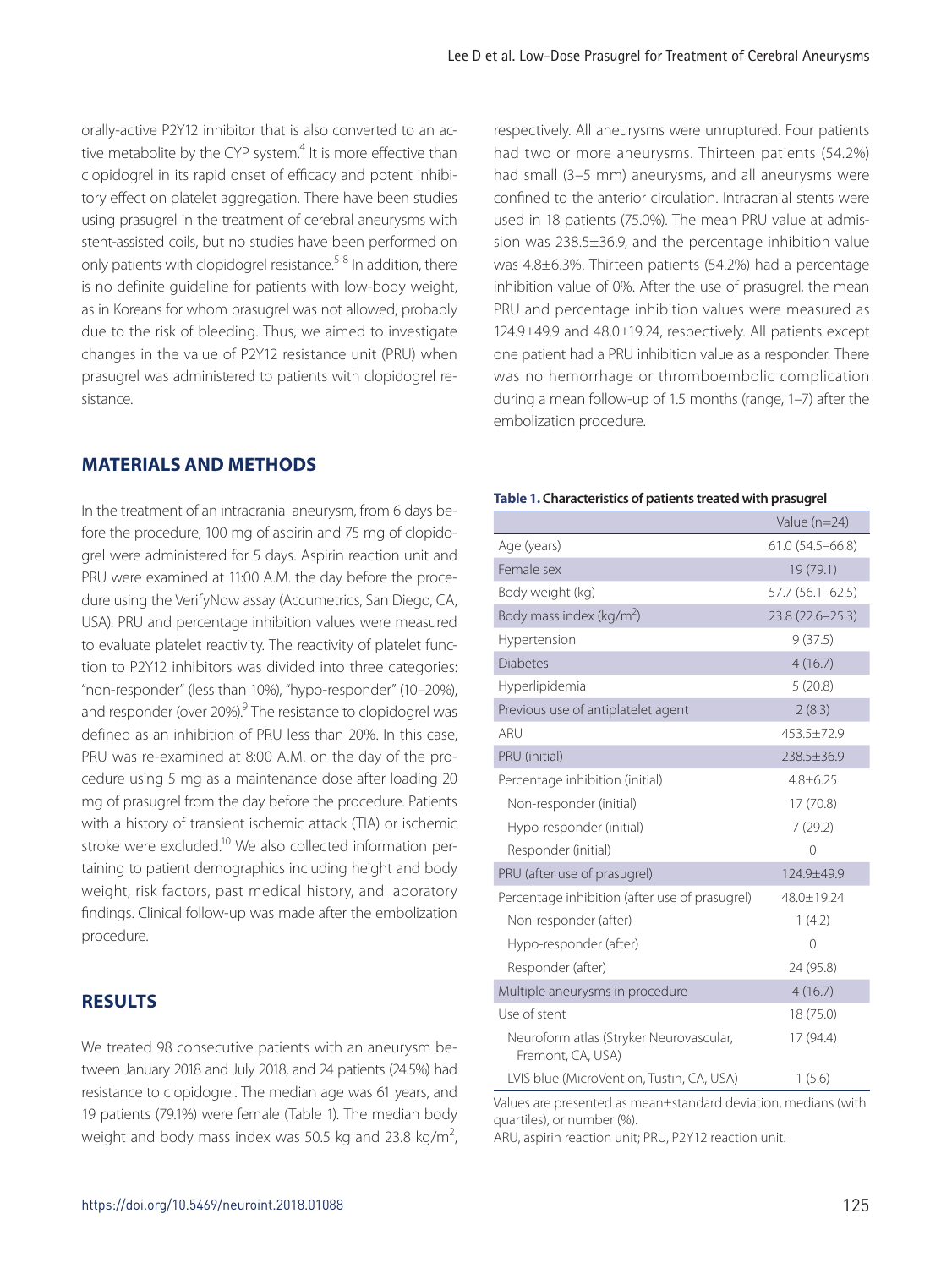# **DISCUSSION**

When prasugrel was administered in patients with resistance to clopidorel, the percentage inhibition values of PRU were within the effective range for most patients (95.8%). Only two of these patients had a percentage inhibition value of more than 70 in PRU, and both were over 60 kg. In addition, even those with relatively low-body weights were found to have reached the effective range when low doses of prasugrel were given.

The most frequently reported genetic polymorphism in the use of clopidogrel is increased mortality from myocardial infarction, stroke, and vascular disease, and it is particularly likely to cause thrombosis after stenting.<sup>2</sup> In comparison, prasugrel has a fast and potent antiplatelet effect; it also maintains an almost 80% platelet inhibitory effect at 2 hours after administration and maintains its effect continuously.<sup>4</sup> However, the use of prasugrel for cerebrovascular disease is still debated, as it involves the problem of intracranial bleeding.11 Since prasugrel has been used for acute myocardial infarction, it also has indications for stent-assisted coiling for reimbursement from the Korean Ministry of Food and Drug Safety.<sup>12</sup>

Unlike Westerners, however, Asians are known to weigh less and have a higher incidence of cerebral hemorrhage.<sup>13</sup> In fact, only 14% of the participants in the TRITRON-TIMI 38 study who have proven to have hemorrhagic complications from prasugrel were from the Middle East, Africa, or Asia-Pacific region, suggesting that it is difficult to generalize to Asian people.<sup>10</sup> In fact, there was no difference in bleeding complications with clopidogrel in randomized controlled trial for acute coronary syndrome in Japan where a low dose of prasugrel (20/3.75 mg, loading/maintenance dose) was  $\overline{11}$ sed<sup>14</sup>

In contrast to acute coronary syndrome, stent-assisted coiling is not generally required for lifelong therapy of antiplatelet agents, so low-dose prasugrel for short-term use may be effective. However, as reported in previous large-scale studies, it is advisable to consider reducing the dose for patients older than 75 years or for patients weighing less than 60 kg and avoiding use in patients with a history of stroke or TIA.<sup>10</sup> It should be noted, however, that in other studies, the value of PRU itself was used instead of percentage inhibition values, unlike in our study, because PRU values were considered more important.<sup>15</sup>

Our study has some limitations. This study was a sin-

gle-arm retrospective study, and no long-term follow-up was performed. Also, it is difficult to investigate an independent predictor because there were a small number of participants.

In conclusion, in patients resistant to clopidogrel, low-dose prasugrel seems to be effective in keeping the percentage inhibition value of PRU within the normal range in treatment of a cerebral aneurysm. Further study will be needed to determine the optimal dose of prasugrel to enhance the prevention effect against thromboembolism and to reduce hemorrhagic complications during stent-assisted coiling.

#### **Acknowledgments**

This work was supported by the National Research Foundation of Korea (NRF) grant funded by the Korea government (MSIT) (No. 2018R1A2B6003143).

#### **REFERENCES**

- 1. Chalouhi N, Jabbour P, Singhal S, Drueding R, Starke RM, Dalyai RT, et al. Stent-assisted coiling of intracranial aneurysms: predictors of complications, recanalization, and outcome in 508 cases. *Stroke* 2013;44:1348-1353
- 2. Mega JL, Close SL, Wiviott SD, Shen L, Hockett RD, Brandt JT, Walker, et al. Cytochrome p-450 polymorphisms and response to clopidogrel. *N Engl J Med* 2009;360:354-362
- 3. Mega JL, Hochholzer W, Frelinger AL 3rd, Kluk MJ, Angiolillo DJ, Kereiakes DJ, et al. Dosing clopidogrel based on CYP2C19 genotype and the effect on platelet reactivity in patients with stable cardiovascular disease. *JAMA* 2011;306:2221-2228
- 4. Niitsu Y, Jakubowski JA, Sugidachi A, Asai F. Pharmacology of CS-747 (prasugrel, LY640315), a novel, potent antiplatelet agent with in vivo P2Y12 receptor antagonist activity. *Semin Thromb Hemost* 2005;31:184-194
- 5. Choi HH, Lee JJ, Cho YD, Han MH, Cho WS, Kim JE, et al. Antiplatelet premedication for stent-assisted coil embolization of intracranial aneurysms: low-dose prasugrel vs clopidogrel. [published online ahead of print Dec 29, 2017] *Neurosurgery* 2017
- 6. Sedat J, Chau Y, Gaudart J, Sachet M, Beuil S, Lonjon M. Prasugrel versus clopidogrel in stent-assisted coil embolization of unruptured intracranial aneurysms. *Interv Neuroradiol* 2017;23:52- 59
- 7. Ha EJ, Cho WS, Kim JE, Cho YD, Choi HH, Kim T, et al. Prophylactic antiplatelet medication in endovascular treatment of intracranial aneurysms: low-dose prasugrel versus clopidogrel. *AJNR*